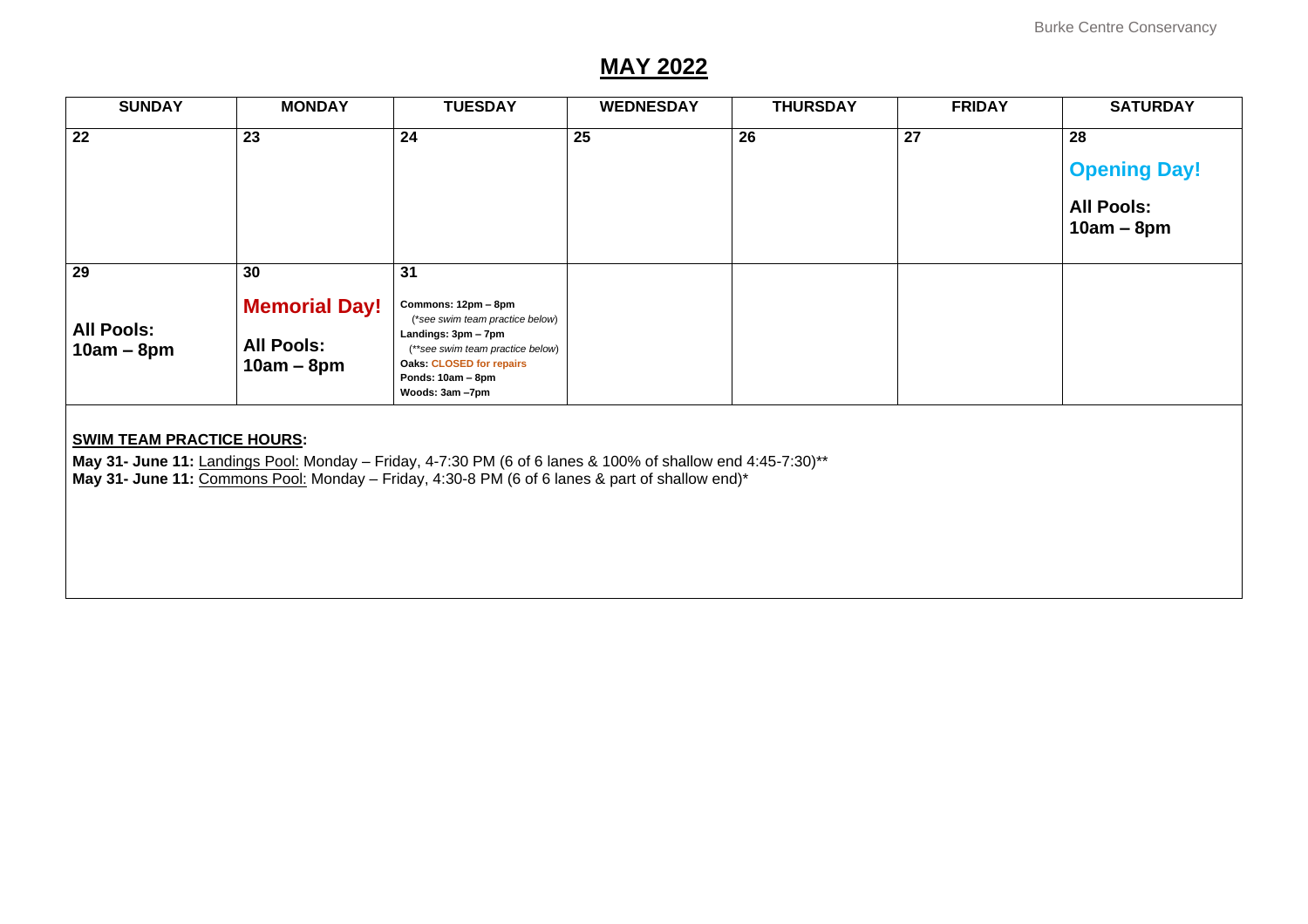## **JUNE 2022**

| <b>SUNDAY</b>                                                                                                                                                                                                                                                                                                                                                                                                                                                                                                                                                                                                                                 | <b>MONDAY</b>                                                                                                                                                                                    | <b>TUESDAY</b>                                                                                                                                                                               | <b>WEDNESDAY</b>                                                                                                                                                                             | <b>THURSDAY</b>                                                                                                                                                                                                | <b>FRIDAY</b>                                                                                                                                                                                      | <b>SATURDAY</b>                                                                                                |
|-----------------------------------------------------------------------------------------------------------------------------------------------------------------------------------------------------------------------------------------------------------------------------------------------------------------------------------------------------------------------------------------------------------------------------------------------------------------------------------------------------------------------------------------------------------------------------------------------------------------------------------------------|--------------------------------------------------------------------------------------------------------------------------------------------------------------------------------------------------|----------------------------------------------------------------------------------------------------------------------------------------------------------------------------------------------|----------------------------------------------------------------------------------------------------------------------------------------------------------------------------------------------|----------------------------------------------------------------------------------------------------------------------------------------------------------------------------------------------------------------|----------------------------------------------------------------------------------------------------------------------------------------------------------------------------------------------------|----------------------------------------------------------------------------------------------------------------|
|                                                                                                                                                                                                                                                                                                                                                                                                                                                                                                                                                                                                                                               |                                                                                                                                                                                                  |                                                                                                                                                                                              | Commons: 12pm - 8pm<br>(*see swim team practice below)<br>Landings: 3pm - 7pm<br>(**see swim team practice below)<br><b>Oaks: CLOSED for repairs</b><br>Ponds: 10am - 8pm<br>Woods: 3pm -7pm | $\overline{2}$<br>Commons: 12pm - 8pm<br>(*see swim team practice below)<br>Landings: 3pm - 7pm<br>(**see swim team practice below)<br><b>Oaks. CLOSED for repairs</b><br>Ponds: 10am - 8pm<br>Woods: 3pm -7pm | 3<br>Commons: 12pm - 8pm<br>(*see swim team practice below)<br>Landings: 3pm - 9pm<br>(**see swim team practice below)<br><b>Oaks: CLOSED for repairs</b><br>Ponds: 10am - 8pm<br>Woods: 3pm - 9pm | $\overline{\mathbf{4}}$<br><b>All Pools:</b><br>$10am - 8pm$                                                   |
| 5                                                                                                                                                                                                                                                                                                                                                                                                                                                                                                                                                                                                                                             | $6\phantom{1}6$                                                                                                                                                                                  | 7                                                                                                                                                                                            | 8                                                                                                                                                                                            | 9                                                                                                                                                                                                              | 10                                                                                                                                                                                                 | 11                                                                                                             |
| <b>All Pools:</b><br>$10am - 8pm$                                                                                                                                                                                                                                                                                                                                                                                                                                                                                                                                                                                                             | Commons: 12pm - 8pm<br>(*see swim team practice below)<br>Landings: $3pm - 7pm$<br>(**see swim team practice below)<br><b>Oaks: CLOSED for repairs</b><br>Ponds: 10am - 8pm<br>Woods: 3pm -7pm   | Commons: 12pm - 8pm<br>(*see swim team practice below)<br>Landings: 3pm - 7pm<br>(**see swim team practice below)<br><b>Oaks: CLOSED for repairs</b><br>Ponds: 10am - 8pm<br>Woods: 3pm -7pm | Commons: 12pm - 8pm<br>(*see swim team practice below)<br>Landings: 3pm - 7pm<br>(**see swim team practice below)<br><b>Oaks: CLOSED for repairs</b><br>Ponds: 10am - 8pm<br>Woods: 3pm -7pm | Commons: 12pm - 8pm<br>(*see swim team practice below)<br>Landings: 3pm - 7pm<br>(**see swim team practice below)<br><b>Oaks: CLOSED for repairs</b><br>Ponds: 10am - 8pm<br>Woods: 3pm -7pm                   | Commons: 11am - 9pm<br>(*see swim team practice below)<br>Landings: 11am - 9pm<br>(**see swim team practice below)<br><b>Oaks: CLOSED for repairs</b><br>Ponds: 10am - 8pm<br>Woods: 11am – 9pm    | Commons: 7pm - 9pm<br>(Swim team time trails:<br>$8:00am - 6:00pm)$<br><b>All Other Pools:</b><br>$10am - 8pm$ |
| 12                                                                                                                                                                                                                                                                                                                                                                                                                                                                                                                                                                                                                                            | 13                                                                                                                                                                                               | 14                                                                                                                                                                                           | 15                                                                                                                                                                                           | 16                                                                                                                                                                                                             | 17                                                                                                                                                                                                 | 18                                                                                                             |
| Commons: 7pm-9pm<br>(Swim team time trails<br>rain date: 8:00am -<br>6:00pm)<br><b>All Other Pools:</b><br>$10am - 8pm$                                                                                                                                                                                                                                                                                                                                                                                                                                                                                                                       | Commons: 11am - 9pm<br>Landings: 11am - 9pm<br>Oaks: 11:00am - 6pm<br>(Lap Swim: 10am-11am)<br>(Lap Swim: 6pm - 8pm)<br>Ponds: 10am - 8pm<br>Woods: 11am - 9pm                                   | Commons: 11am - 9pm<br>Landings: 11am - 7pm<br>$(Lap$ Swim: $7-9pm$ )<br>Oaks: 11am - 8pm<br>(Lap Swim: 10am-11am)<br>Ponds: 10am - 8pm<br>Woods: 11am - 9pm                                 | Commons: 11am-3:30pm<br>(swim meet 4pm-10pm)<br>Landings: 11am - 9pm<br>Oaks: 11am - 8pm<br>(Lap Swim: 10am-11am)<br>Ponds: 10am - 6pm<br>$(Lap$ Swim: $6pm - 8pm$ )<br>Woods: 11am - 9pm    | Commons: 11am - 9pm<br>Landings: 11am - 9pm<br>Oaks: 11am - 8pm<br>(Lap Swim: 10am-11am)<br>Ponds: 10am - 8pm<br>Woods: 11am - 7pm<br>(Lap Swim: 7-9pm)                                                        | Commons: 11am - 9pm<br>Landings: 11am - 9pm<br>Oaks: 11am - 8pm<br>(Lap Swim: 10am-11am)<br>Ponds: 10am - 8pm<br>Woods: 11am – 9pm                                                                 | Commons: 2pm – 9pm<br>(swim meet 8am-1pm)<br><b>All Other Pools:</b><br>$10am - 8pm$                           |
| 19                                                                                                                                                                                                                                                                                                                                                                                                                                                                                                                                                                                                                                            | 20                                                                                                                                                                                               | 21                                                                                                                                                                                           | 22                                                                                                                                                                                           | 23                                                                                                                                                                                                             | 24                                                                                                                                                                                                 | 25                                                                                                             |
| <b>All Pools:</b><br>$10am - 8pm$<br><b>Happy</b><br>Juneteenth                                                                                                                                                                                                                                                                                                                                                                                                                                                                                                                                                                               | <b>JUNETEENTH OBSERVED</b><br><b>HOLIDAY</b><br><b>All Pools:</b><br>$10am - 8pm$                                                                                                                | Commons: 11am - 9pm<br>Landings: 11am - 7pm<br>(Lap Swim: 7-9pm)<br>Oaks: 11am - 8pm<br>(Lap Swim: 10am-11am)<br>Ponds: 10am - 8pm<br>Woods: 11am - 9pm                                      | Commons: 11am-3:30pm<br>(swim meet 4pm-10pm)<br>Landings: 11am - 9pm<br>Oaks: 11am - 8pm<br>(Lap Swim: 10am-11am)<br>Ponds: 10am - 6pm<br>(Lap Swim: 6pm - 8pm)<br>Woods: 11am - 9pm         | Commons: 11am - 9pm<br>Landings: 11am - 9pm<br>Oaks: 11am - 8pm<br>(Lap Swim: 10am-11am)<br>Ponds: 10am - 8pm<br>Woods: 11am - 7pm<br>(Lap Swim: 7-9pm)                                                        | Commons: 11am - 9pm<br>Landings: 11am - 9pm<br>Oaks: 11am – 8pm<br>(Lap Swim: 10am-11am)<br>Ponds: 10am - 8pm<br>Woods: $11am - 9dm$                                                               | Commons: 2pm – 9pm<br>(swim meet 8am-1pm)<br><b>All Other Pools:</b><br>$10am - 8pm$                           |
| 26                                                                                                                                                                                                                                                                                                                                                                                                                                                                                                                                                                                                                                            | 27                                                                                                                                                                                               | 28                                                                                                                                                                                           | 29                                                                                                                                                                                           | 30                                                                                                                                                                                                             |                                                                                                                                                                                                    |                                                                                                                |
| <b>All Pools:</b><br>$10am - 8pm$                                                                                                                                                                                                                                                                                                                                                                                                                                                                                                                                                                                                             | Commons: 11am - 9pm<br>Landings: 11am - 9pm<br>Oaks: 11:00am - 6pm<br>(Lap Swim: 10am-11am)<br>(Lap Swim: 6pm - 8pm)<br>Ponds: 10am - 3:30pm<br>(BCSC Swim-A-Thon: 4pm-9pm)<br>Woods: 11am - 9pm | Commons: 11am - 9pm<br>Landings: 11am - 7pm<br>(Lap Swim: 7 -9pm)<br>Oaks: 11am - 8pm<br>(Lap Swim: 10am-11am)<br>Ponds: 10am - 8pm<br>Woods: 11am - 9pm                                     | Commons: 11am-3:30pm<br>(swim meet 4pm-10pm)<br>Landings: 11am - 9pm<br>Oaks: 11am - 8pm<br>(Lap Swim: 10am-11am)<br>Ponds: 10am - 6pm<br>(Lap Swim: 6pm - 8pm)<br>Woods: 11am - 9pm         | Commons: 11am - 9pm<br>Landings: 11am - 9pm<br>Oaks: 11am - 8pm<br>(Lap Swim: 10am-11am)<br>Ponds: 10am - 8pm<br>Woods: 11am - 7pm<br>(Lap Swim: 7-9pm)                                                        |                                                                                                                                                                                                    |                                                                                                                |
| LAP SWIM: June 13 - August 19:                                                                                                                                                                                                                                                                                                                                                                                                                                                                                                                                                                                                                |                                                                                                                                                                                                  | <b>SWIM TEAM PRACTICE HOURS:</b>                                                                                                                                                             |                                                                                                                                                                                              |                                                                                                                                                                                                                |                                                                                                                                                                                                    |                                                                                                                |
| May 31- June 11: Landings Pool: Monday - Friday, 4-7:30 PM (6 of 6 lanes & 100% of shallow end 4:45-7:30)**<br>Monday-Oaks (10am-11am & 6pm-8pm)<br>Tuesday- Oaks (10am-11am) & Landings (7-9pm)<br>May 31- June 11: Commons Pool: Monday – Friday, 4:30-8 PM (6 of 6 lanes & part of shallow end)*<br>Wednesday- Oaks (10am-11am) & Ponds (6-8pm)<br>June 13- July 29: Woods, Landings, and Commons Pool: Monday - Friday, 11 AM-5 PM (Individual coaching for BCSC members)<br>Thursday- Oaks (10am-11am) & Woods (7-9pm)<br>June 14 - July 21: Commons Pool: - Tuesdays & Thursdays, 6 PM - 8 PM (3 of 6 lanes)<br>Friday-Oaks (10am-11am) |                                                                                                                                                                                                  |                                                                                                                                                                                              |                                                                                                                                                                                              |                                                                                                                                                                                                                |                                                                                                                                                                                                    |                                                                                                                |
|                                                                                                                                                                                                                                                                                                                                                                                                                                                                                                                                                                                                                                               |                                                                                                                                                                                                  | <b>SWIM TEAM MEET HOURS:</b>                                                                                                                                                                 | June 15 - July 20: Commons Pool: Wednesdays; 4-10 PM<br>June 18 - July 16: Commons Pool: Saturdays; 6 AM-1 PM (meet officially starts at 8am)                                                |                                                                                                                                                                                                                |                                                                                                                                                                                                    |                                                                                                                |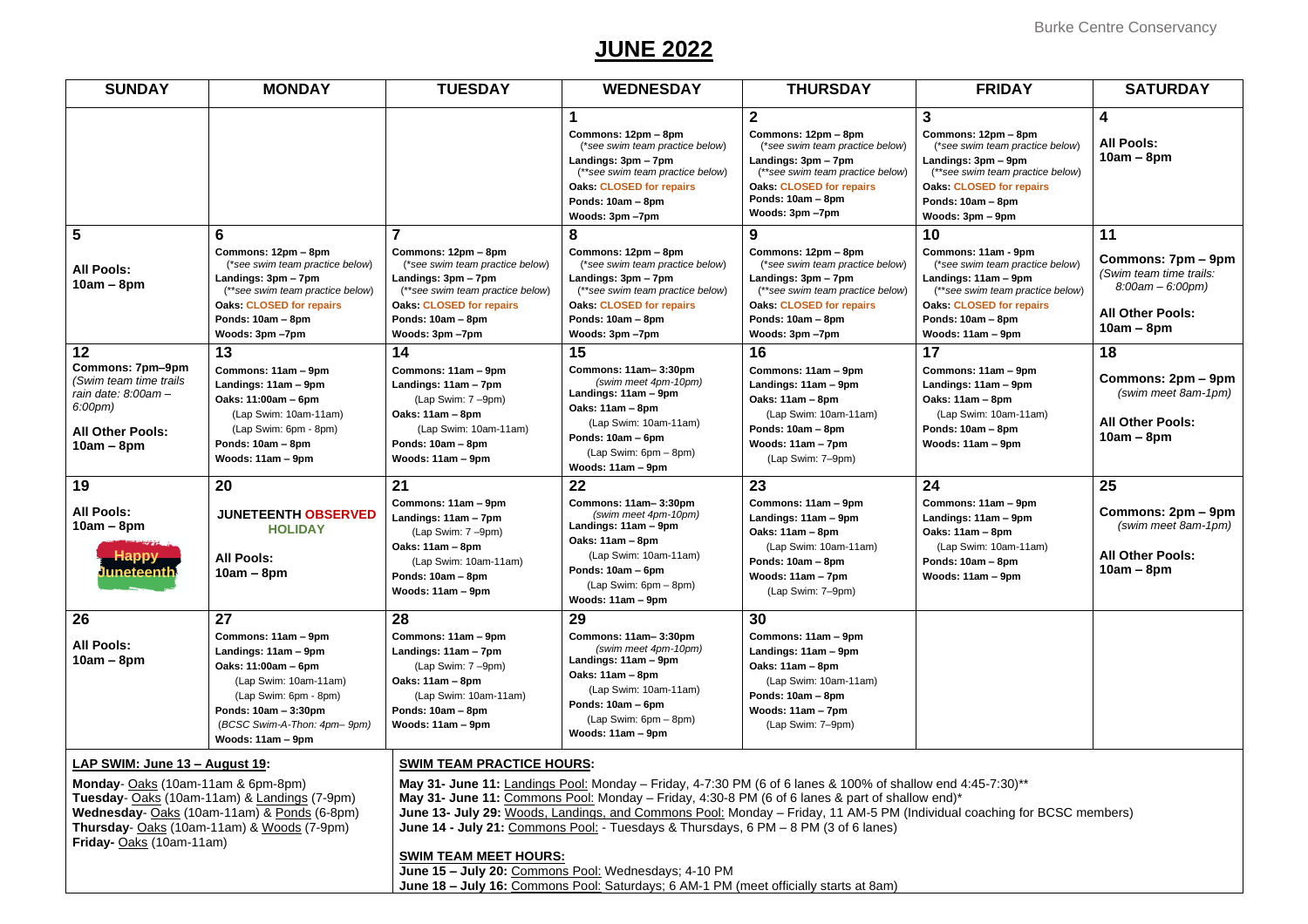### **JULY 2022**

| <b>SUNDAY</b>                                                                                                                                                              | <b>MONDAY</b>                                                                                                                                                                                                | <b>TUESDAY</b>                                                                                                                                                | <b>WEDNESDAY</b>                                                                                                                                                                                | <b>THURSDAY</b>                                                                                                                                               | <b>FRIDAY</b>                                                                                                                            | <b>SATURDAY</b>                                                                                      |
|----------------------------------------------------------------------------------------------------------------------------------------------------------------------------|--------------------------------------------------------------------------------------------------------------------------------------------------------------------------------------------------------------|---------------------------------------------------------------------------------------------------------------------------------------------------------------|-------------------------------------------------------------------------------------------------------------------------------------------------------------------------------------------------|---------------------------------------------------------------------------------------------------------------------------------------------------------------|------------------------------------------------------------------------------------------------------------------------------------------|------------------------------------------------------------------------------------------------------|
|                                                                                                                                                                            |                                                                                                                                                                                                              |                                                                                                                                                               |                                                                                                                                                                                                 |                                                                                                                                                               | Commons: 11am - 9pm<br>Landings: 11am - 9pm<br>Oaks: 11am - 8pm<br>(Lap Swim: 10am-11am)<br>Ponds: 10am - 8pm<br>Woods: 11am - 9pm       | $\mathbf{2}$<br>Commons: 2pm – 9pm<br>(swim meet 8am-1pm)<br><b>All Other Pools:</b><br>$10am - 8pm$ |
| $\mathbf{3}$<br><b>All Pools:</b><br>$10am - 8pm$                                                                                                                          | 4<br><b>Happy Independence Day!</b><br><b>All Pools:</b><br>$10am - 8pm$                                                                                                                                     | 5<br>Commons: 11am - 9pm<br>Landings: 11am - 7pm<br>(Lap Swim: 7-9pm)<br>Oaks: 11am - 8pm<br>(Lap Swim: 10am-11am)<br>Ponds: 10am - 8pm<br>Woods: 11am - 9pm  | 6<br>Commons: 11am-3:30pm<br>(swim meet 4pm-10pm)<br>Landings: 11am - 9pm<br>Oaks: 11am - 8pm<br>(Lap Swim: 10am-11am)<br>Ponds: 10am - 6pm<br>$(Lap$ Swim: 6pm $-$ 8pm)<br>Woods: 11am - 9pm   | Commons: 11am - 9pm<br>Landings: 11am - 9pm<br>Oaks: 11am - 8pm<br>(Lap Swim: 10am-11am)<br>Ponds: 10am - 8pm<br>Woods: 11am - 7pm<br>(Lap Swim: 7-9pm)       | 8<br>Commons: 11am - 9pm<br>Landings: 11am - 9pm<br>Oaks: 11am - 8pm<br>(Lap Swim: 10am-11am)<br>Ponds: 10am - 8pm<br>Woods: 11am - 9pm  | 9<br>Commons: 2pm – 9pm<br>(swim meet 8am-1pm)<br><b>All Other Pools:</b><br>$10am - 8pm$            |
| 10<br><b>All Pools:</b><br>$10am - 8pm$                                                                                                                                    | 11<br>Commons: 11am - 9pm<br>Landings: 11am - 9pm<br>Oaks: 11:00am - 6pm<br>(Lap Swim: 10am-11am)<br>(Lap Swim: 6pm - 8pm)<br>Ponds: 10am - 8pm<br>Woods: 11am - 9pm                                         | 12<br>Commons: 11am - 9pm<br>Landings: 11am - 7pm<br>(Lap Swim: 7-9pm)<br>Oaks: 11am - 8pm<br>(Lap Swim: 10am-11am)<br>Ponds: 10am - 8pm<br>Woods: 11am – 9pm | 13<br>Commons: 11am-3:30pm<br>(swim meet 4pm-10pm)<br>Landings: 11am - 9pm<br>Oaks: 11am - 8pm<br>(Lap Swim: 10am-11am)<br>Ponds: 10am - 6pm<br>$(Lap$ Swim: $6pm - 8pm$ )<br>Woods: 11am - 9pm | 14<br>Commons: 11am - 9pm<br>Landings: 11am - 9pm<br>Oaks: 11am - 8pm<br>(Lap Swim: 10am-11am)<br>Ponds: 10am - 8pm<br>Woods: 11am - 7pm<br>(Lap Swim: 7-9pm) | 15<br>Commons: 11am - 9pm<br>Landings: 11am - 9pm<br>Oaks: 11am - 8pm<br>(Lap Swim: 10am-11am)<br>Ponds: 10am - 8pm<br>Woods: 11am - 9pm | 16<br>Commons: 2pm – 9pm<br>(swim meet 8am-1pm)<br><b>All Other Pools:</b><br>$10am - 8pm$           |
| 17<br><b>All Pools:</b><br>$10am - 8pm$                                                                                                                                    | 18<br>Commons: 11am - 9pm<br>Landings: 11am - 9pm<br>Oaks: 11:00am - 6pm<br>(Lap Swim: 10am-11am)<br>(Lap Swim: 6pm - 8pm)<br>Ponds: 10am - 8pm<br>Woods: 11am - 9pm                                         | 19<br>Commons: 11am - 9pm<br>Landings: 11am - 7pm<br>(Lap Swim: 7-9pm)<br>Oaks: 11am - 8pm<br>(Lap Swim: 10am-11am)<br>Ponds: 10am - 8pm<br>Woods: 11am - 9pm | 20<br>Commons: 11am-3:30pm<br>(swim meet 4pm-10pm)<br>Landings: 11am - 9pm<br>Oaks: 11am - 8pm<br>(Lap Swim: 10am-11am)<br>Ponds: 10am - 6pm<br>$(Lap$ Swim: $6pm - 8pm$ )<br>Woods: 11am - 9pm | 21<br>Commons: 11am - 9pm<br>Landings: 11am - 9pm<br>Oaks: 11am - 8pm<br>(Lap Swim: 10am-11am)<br>Ponds: 10am - 8pm<br>Woods: 11am - 7pm<br>(Lap Swim: 7-9pm) | 22<br>Commons: 11am - 9pm<br>Landings: 11am - 9pm<br>Oaks: 11am - 8pm<br>(Lap Swim: 10am-11am)<br>Ponds: 10am - 8pm<br>Woods: 11am - 9pm | 23<br>Commons: 3pm – 8pm<br>(Divisional meet 8am-2pm)<br><b>All Other Pools:</b><br>$10am - 8pm$     |
| 24<br><b>Woods &amp; Ponds:</b><br>$10am - 5pm$<br>(BCSC Awards Banquets<br>4pm-9pm)<br><b>All Other Pools:</b><br>$10am - 8pm$<br>31<br><b>All Pools:</b><br>$10am - 8pm$ | 25<br>Commons: 11am - 9pm<br>Landings: 11am - 9pm<br>Oaks: 11:00am - 6pm<br>(Lap Swim: 10am-11am)<br>(Lap Swim: 6pm - 8pm)<br>Ponds: 10am - 8pm<br>Woods: 11am - 5pm<br>(BCSC Awards Banquets<br>$4pm - 9pm$ | 26<br>Commons: 11am - 9pm<br>Landings: 11am - 7pm<br>(Lap Swim: 7-9pm)<br>Oaks: 11am – 8pm<br>(Lap Swim: 10am-11am)<br>Ponds: 10am - 8pm<br>Woods: 11am - 9pm | 27<br>Commons: 11am-9pm<br>Landings: 11am - 9pm<br>Oaks: 11am - 8pm<br>(Lap Swim: 10am-11am)<br>Ponds: 10am - 6pm<br>(Lap Swim: 6pm - 8pm)<br>Woods: 11am - 9pm                                 | 28<br>Commons: 11am - 9pm<br>Landings: 11am - 9pm<br>Oaks: 11am - 8pm<br>(Lap Swim: 10am-11am)<br>Ponds: 10am - 8pm<br>Woods: 11am - 7pm<br>(Lap Swim: 7-9pm) | 29<br>Commons: 11am - 9pm<br>Landings: 11am - 9pm<br>Oaks: 11am - 8pm<br>(Lap Swim: 10am-11am)<br>Ponds: 10am - 8pm<br>Woods: 11am - 9pm | 30<br>Commons: 3pm – 8pm<br>(Divisional meet 8am-2pm)<br><b>All Other Pools:</b><br>$10am - 8pm$     |

**LAP SWIM: July 1 – 31:** 

**Friday-** Oaks (10am-11am)

**Monday**- Oaks (10am-11am & 6pm-8pm)

**Tuesday**- Oaks (10am-11am) & Landings (7-9pm) **Wednesday**- Oaks (10am-11am) & Ponds (6-8pm) **Thursday**- Oaks (10am-11am) & Woods (7-9pm)

**SWIM TEAM PRACTICE HOURS:** 

**June 13 – July 29:** Woods, Landings, and Commons Pool: Monday – Friday, 11 AM-5 PM (Individual coaching for BCSC members) **June 14 – July 21:** Commons Pool: - Tuesdays & Thursdays, 6 PM – 8 PM (3 of 6 lanes)

#### **SWIM TEAM MEET HOURS:**

**June 15 – July 20:** Commons Pool: Wednesdays; 4-10 PM

**June 18 – July 16:** Commons Pool: Saturdays; 6 AM-1 PM (meet officially starts at 8am) **\*Divisional Meets held July 23rd and 30th until 2pm**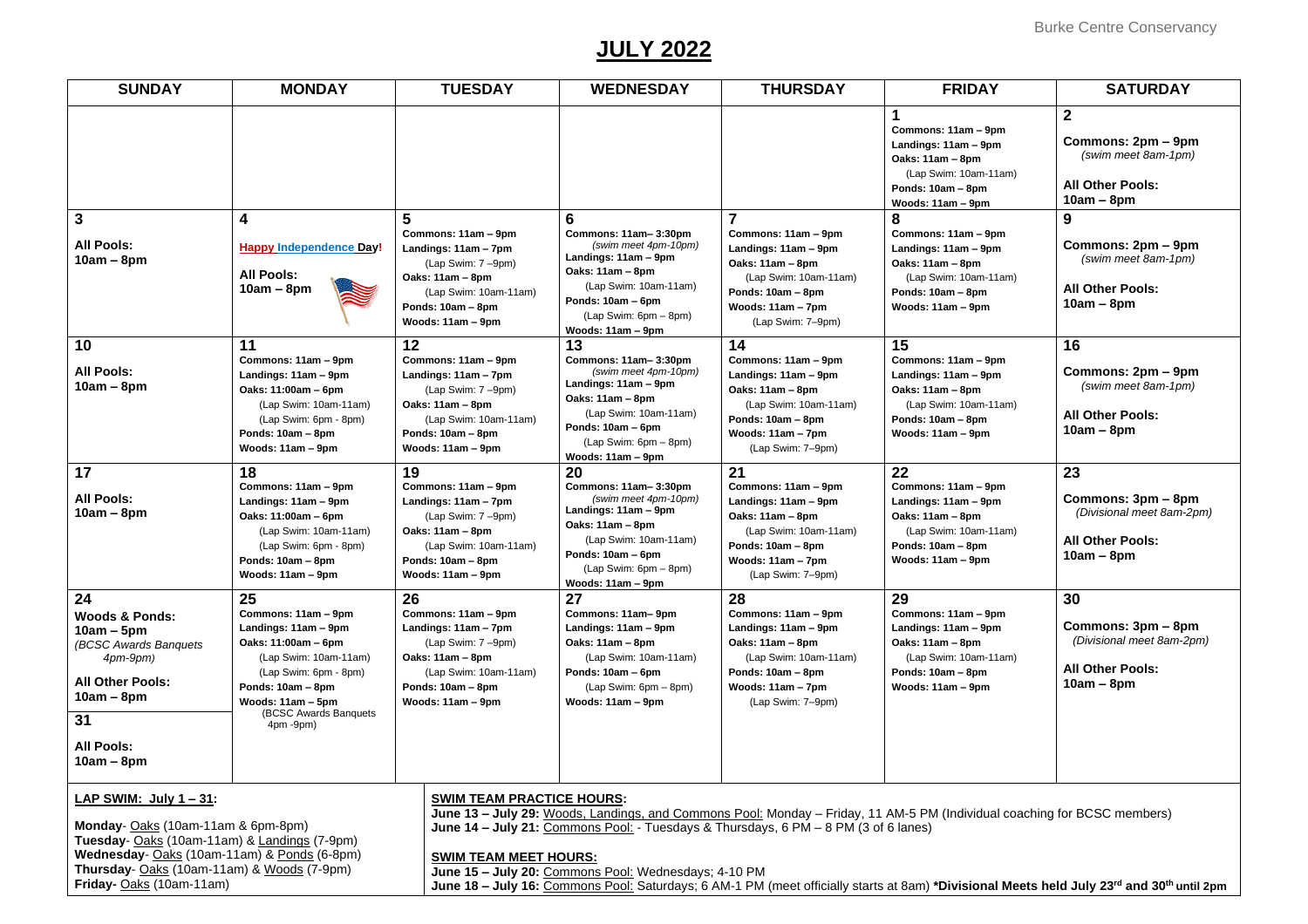### **AUGUST 2022**

| <b>MONDAY</b>                                                                                                                                                             | <b>TUESDAY</b>                                                                                                                                                                           | <b>WEDNESDAY</b>                                                                                                                                                                 | <b>THURSDAY</b>                                                                                                                                                  | <b>FRIDAY</b>                                                                                                                               | <b>SATURDAY</b>                                                     |
|---------------------------------------------------------------------------------------------------------------------------------------------------------------------------|------------------------------------------------------------------------------------------------------------------------------------------------------------------------------------------|----------------------------------------------------------------------------------------------------------------------------------------------------------------------------------|------------------------------------------------------------------------------------------------------------------------------------------------------------------|---------------------------------------------------------------------------------------------------------------------------------------------|---------------------------------------------------------------------|
| Commons: 11am - 9pm<br>Landings: 11am - 9pm<br>Oaks: 11am - 6pm<br>$(Lap$ Swim: $10am - 11am)$<br>$(Lap$ Swim: 6pm $- 7:30$ pm)<br>Ponds: 10am - 8pm<br>Woods: 11am - 9pm | $\overline{2}$<br>Commons: 11am - 9pm<br>Landings: 11am - 5:30pm<br>(National night out)<br>Oaks: 11am - 7:30pm<br>$(Lap$ Swim: 10am $-11am$ )<br>Ponds: 10am - 8pm<br>Woods: 11am - 9pm | $\mathbf{3}$<br>Commons: 11am-9pm<br>Landings: 11am - 9pm<br>Oaks: 11am - 7:30pm<br>(Lap Swim: 10am-11am)<br>Ponds: 10am - 6pm<br>$(Lap$ Swim: 6pm $-$ 8pm)<br>Woods: 11am – 9pm | 4<br>Commons: 11am - 9pm<br>Landings: 11am - 9pm<br>Oaks: 11am - 7:30pm<br>(Lap Swim: 10am -11am)<br>Ponds: 10am - 8pm<br>Woods: 11am - 7pm<br>(Lap Swim: 7-9pm) | 5<br>Commons: 11am - 9pm<br>Landings: 11am - 9pm<br>Oaks: 11am - 7:30pm<br>(Lap Swim: 10am -11am)<br>Ponds: 10am - 8pm<br>Woods: 11am - 9pm | 6<br>Oaks: 10am - 7:30pm<br><b>All Other Pools:</b><br>$10am - 8pm$ |
| 8                                                                                                                                                                         | 9                                                                                                                                                                                        | 10                                                                                                                                                                               | 11                                                                                                                                                               | 12                                                                                                                                          | 13                                                                  |
| Commons: 11am - 9pm<br>Landings: 11am - 9pm<br>Oaks: 11am - 6pm<br>$(Lap$ Swim: $10am - 11am)$<br>$(Lap$ Swim: 6pm $-7:30$ pm)<br>Ponds: 10am - 8pm                       | Commons: 11am - 9pm<br>Landings: $11am - 7pm$<br>$(Lap$ Swim: $7-9pm$ )<br>Oaks: 11am - 7:30pm<br>$(Lap$ Swim: 10am $-11am$ )<br>Ponds: 10am - 8pm                                       | Commons: 11am-9pm<br>Landings: 11am – 9pm<br>Oaks: 11am - 7:30pm<br>(Lap Swim: 10am-11am)<br>Ponds: 10am - 6pm<br>$(Lap$ Swim: $6pm - 8pm$ )                                     | Commons: 11am - 9pm<br>Landings: 11am - 9pm<br>Oaks: 11am - 7:30pm<br>(Lap Swim: 10am -11am)<br>Ponds: 10am - 8pm<br>Woods: 11am - 7pm                           | Commons: 11am - 9pm<br>Landings: 11am - 9pm<br>Oaks: 11am - 7:30pm<br>(Lap Swim: 10am -11am)<br>Ponds: 10am - 8pm<br>Woods: 11am - 9pm      | Oaks: 10am - 7:30pm<br><b>All Other Pools:</b><br>$10am - 8pm$      |
|                                                                                                                                                                           |                                                                                                                                                                                          |                                                                                                                                                                                  |                                                                                                                                                                  |                                                                                                                                             | 20                                                                  |
| Commons: 11am - 9pm<br>Landings: 11am - 9pm<br>Oaks: 11am - 6pm<br>$(Lap$ Swim: $10am - 11am)$<br>$(Lap$ Swim: $6pm - 7pm$ )<br>Ponds: 10am - 8pm                         | Commons: 11am - 9pm<br>Landings: 11am - 7pm<br>$(Lap$ Swim: $7-9pm$ )<br>Oaks: 11am - 7pm<br>(Lap Swim: 10am -11am)<br>Ponds: 10am - 8pm                                                 | Commons: 11am-9pm<br>Landings: 11am - 9pm<br>Oaks: 11am - 7pm<br>(Lap Swim: 10am-11am)<br>Ponds: 10am - 6pm<br>$(Lap$ Swim: 6pm $-$ 8pm)                                         | Commons: 11am - 9pm<br>Landings: 11am - 9pm<br>Oaks: 11am - 7pm<br>(Lap Swim: 10am -11am)<br>Ponds: 10am - 8pm<br>Woods: 11am - 7pm                              | Commons: 11am - 9pm<br>Landings: 11am - 9pm<br>Oaks: 11am - 7pm<br>(Lap Swim: 10am - 11am)<br>Ponds: 10am - 8pm<br>Woods: 11am - 9pm        | Oaks: 10am - 7pm<br><b>All Other Pools:</b><br>$10am - 8pm$         |
| Woods: 11am - 9pm                                                                                                                                                         | Woods: 11am - 9pm                                                                                                                                                                        | Woods: 11am - 9pm                                                                                                                                                                | (Lap Swim: 7-9pm)                                                                                                                                                |                                                                                                                                             |                                                                     |
| Commons: 12pm - 8pm<br>Landings: 3pm - 7pm<br>Oaks: 3pm – 7pm<br>Ponds: 10am - 8pm<br>Woods: 3pm -7pm                                                                     | Commons: 12pm - 8pm<br>Landings: 3pm - 7pm<br>Oaks: 3pm – 7pm<br>Ponds: 10am - 8pm<br>Woods: 3pm -7pm                                                                                    | Commons: 12pm - 8pm<br>Landings: 3pm - 7pm<br>Oaks: 3pm – 7pm<br>Ponds: 10am - 8pm<br>Woods: 3pm -7pm                                                                            | Commons: 12pm - 8pm<br>Landings: 3pm - 7pm<br>Oaks: 3pm - 7pm<br>Ponds: 10am - 8pm<br>Woods: 3pm -7pm                                                            | Commons: 12pm - 8pm<br>Landings: 3pm - 7pm<br>Oaks: 3pm - 7pm<br>Ponds: 10am - 8pm<br>Woods: 3pm -7pm                                       | 27<br>Oaks: 10am - 7pm<br><b>All Other Pools:</b><br>$10am - 8pm$   |
| 29<br>Commons: 12pm - 8pm<br>Landings: 3pm - 7pm<br>Oaks: 3pm – 7pm<br>Ponds: 10am - 8pm<br>Woods: 3pm -7pm                                                               | 30<br>Commons: 12pm - 8pm<br>Landings: 3pm - 7pm<br>Oaks: 3pm – 7pm<br>Ponds: 10am - 8pm<br>Woods: 3pm -7pm                                                                              | 31<br>Commons: 12pm - 8pm<br>Landings: 3pm - 7pm<br>Oaks: 4pm – 7pm<br>Ponds: 10am - 8pm<br>Woods: 3pm -7pm                                                                      |                                                                                                                                                                  |                                                                                                                                             |                                                                     |
|                                                                                                                                                                           | Woods: 11am - 9pm<br>15<br>22                                                                                                                                                            | Woods: 11am - 9pm<br>16<br>23                                                                                                                                                    | Woods: 11am – 9pm<br>17<br>24                                                                                                                                    | (Lap Swim: 7-9pm)<br>18<br>25                                                                                                               | 19<br>26                                                            |

### **LAP SWIM – August 1-19:**

**Monday**- **Oaks** (August 1-8<sup>TH</sup> (10am-11am)) & (6-7:30pm); August 15<sup>TH</sup> (6-7pm))

**Tuesday**- Oaks (August 1-19TH (10am-11am)) & Landings (7-9pm) *\*no lap swim August 2\**

Wednesday- Oaks (August 1-19<sup>TH</sup> (10am-11am)) & Ponds (6-8pm)

**Thursday**- Oaks (August 1-19 TH (10am-11am)) & Woods (7-9pm)

**Friday**- Oaks (August 1-19TH (10am-11am)